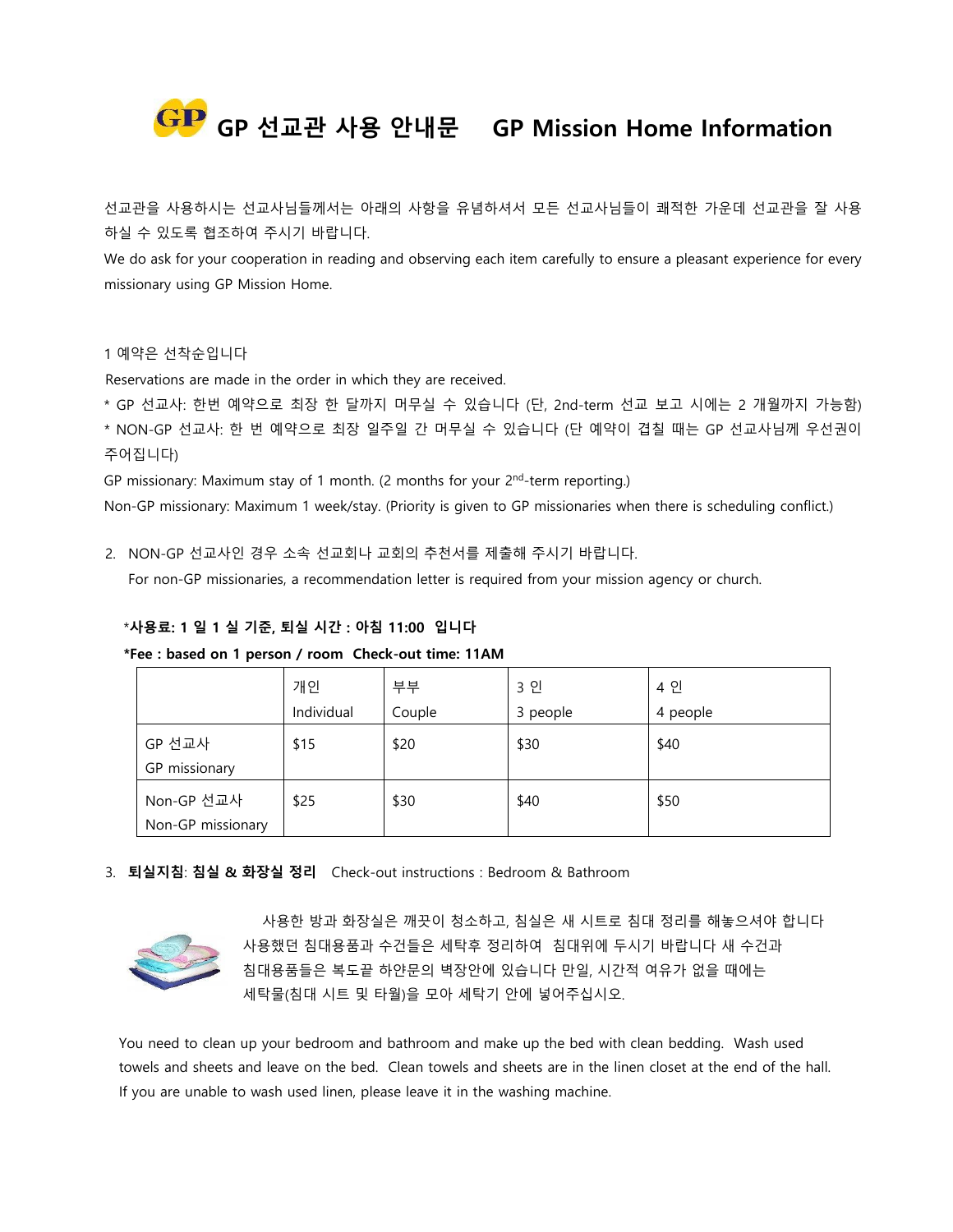

 주방의 식기나 집기들은 사용 후 매번 건조하여 제자리에 정돈하시고, 다음에 오시는 분들이 사용하기에 불편이 없도록 협조하여 주시기 바랍니다.

After each kitchen utensil use, please be considerate towards other visitors by washing, drying, and returning to the right place right away.

 **가지고 오신 모든 음식물은 떠나시기전 반드시 패기해 주시기 바랍니다 (냉장고안에 두고 가지 말것) All the food you bring/buy must be discarded before you check out (Do not leave anything behind in the refrigerator)**

5. 여러 선교사님들과 함께 선교관을 사용하실때는 가급적 밤 **11 시 이후의** 출입을 **삼가** 해 주시고, 밤 **10 시 이후에는 소음 (샤워, TV 등) 나지 않도록 주의해** 주시기 바랍니다. **세탁기와 건조기 사용은 9 pm 이전에 마쳐 주시기 바랍니다**



**Be considerate towards other missionaries by finishing your laundry before 9PM, limiting shower and TV after 10PM, and avoiding building entry/exit after 11PM.** 

6. 장기간 체류하시는 경우에 사용하시는 소모품 (예: 세탁세제, 화장지, 샴푸등) 이 필요하시면 담당자에게 요청 하시기 바랍니다.

When bathroom supply (laundry detergent, toilet paper, shampoo, etc.) runs low, please contact GP staffs.

- 7. 선교관 가구나 주방 물품은 임의로 옮기거나 외부로 반출할 수 없습니다. You may not move or remove kitchen utensils or mission home furniture.
- 8. 쓰레기통은 매주 월요일에 수거합니다. 장기간 체류하시는 경우 오전 9 시 이전에 쓰레기통을 담 밖에 내어 놓으 시기 바랍니다. 쓰레기 분리수거는 아래와 같이 해주십시요:

Garbage collection day on Monday. When you are staying long-term, place trash in the trash can by the back wall before 9AM, Monday. Recycling is as follows:



녹색(Green) 쓰레기통: 재활용쓰레기 (For recycling) 밤색(Brown) 쓰레기통: 나무, 풀등의 정원에서 나오는 쓰레기들 (For branches and leaves from the yard) 검은색(Black) 쓰레기통: 일반 쓰레기 (For general trash)

9. Check out 하실 때, Key 는 반드시 본부 담당자에게 반환하여 주시기 바랍니다. Key 는 담당자 이외 타인에게 빌려주거나 맡기지 말아야 합니다.



At check-out, room keys must be returned to GP staff. Keys must not be handed out to anyone other than yourself.

10. 반려동물은 허락되지 않습니다. Pets are not allowed.

11. 떠나시기 전에 반드시 위의 점검 사항을 유념하시고 확인 체크해 주시기 바랍니다. Please check all the items before you check out.